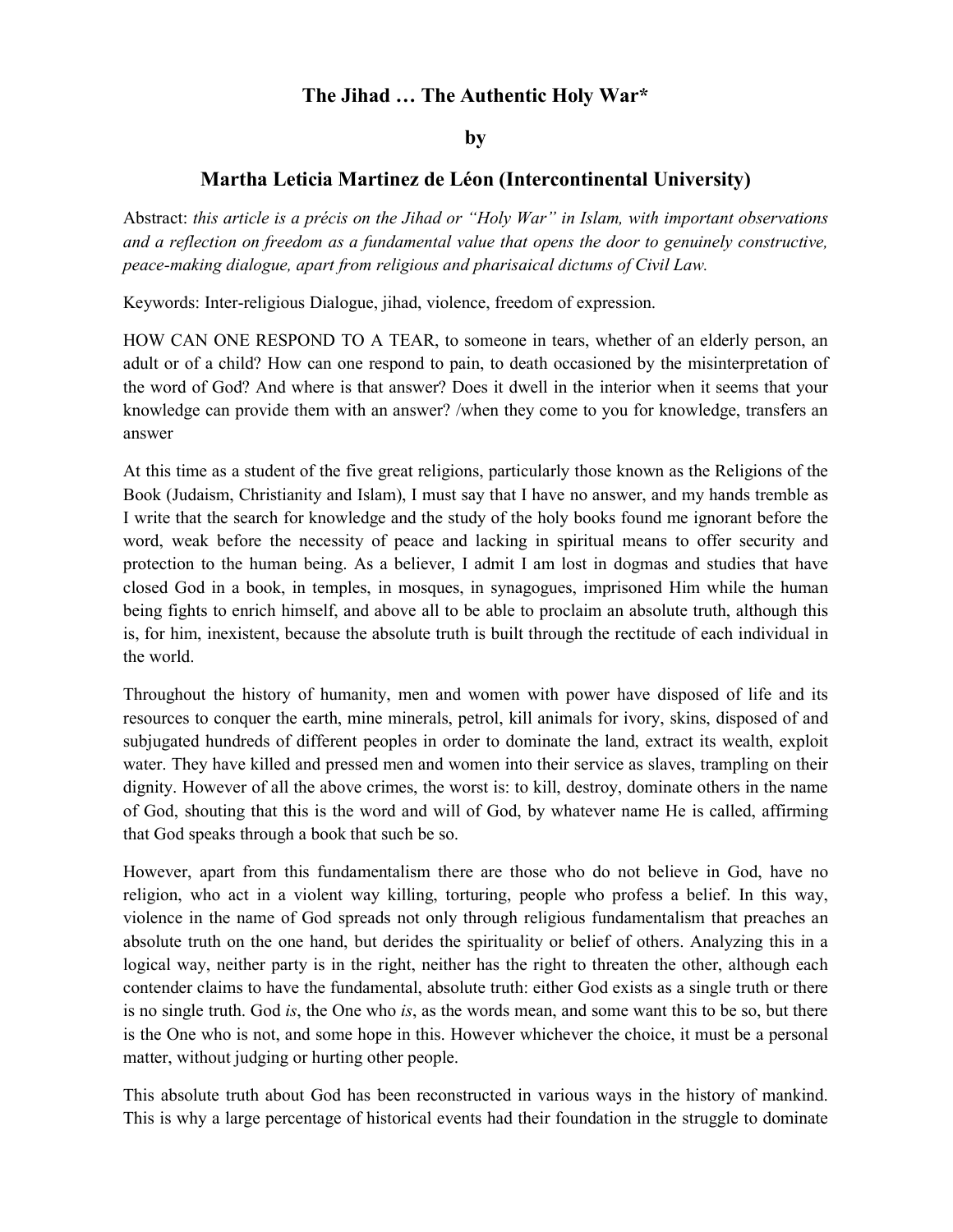in the name of God. I shall give a terrible example that covers both points: the massacre of the writers of "Charlie Hebdo", an assault that was attributed to the *Jihâd* or *Yihad*, the appointed guardians of the faith. This is a senseless, incomprehensible, act to kill another in the name of God! This act is punishable, but, what happens within the society that only analyses this aspect? Isn't it equally terrible that a group of people attack believers and enrich themselves by damaging the spirituality of another? Is this not an act of violence? Can one call this freedom of expression when one knowingly causes harm to another person? Neither point is justifiable; both act in a violent way, breaking inner harmony.

Freedom, a fundamental value in the life of a human being, is the value that demands the most responsibility, because freedom enables us to see and to meet another person in his/her entirety. These words of Voltaire are appropriate: "I do not agree with what you say, but I will defend with my life your right to express it". This totally corresponds to the Golden Rule of religions: "Love your neighbour as yourself." These two phrases of reason and of faith require the same thing. Each act of ours should take into account the peace and quiet of the other, because in this way one will uphold ethics, which protect dignity, and not laws and dogmas that really enslave us. Indeed there have been civil laws and religious dogmas which – based on false justice that is corruptible -, have separated us from the ethical concept of dignity and distorted concepts and words. An example is the misnomer: *Jihâd* or "holy war" that has caused so much harm, not only to society but to one of the most beautiful religions, such as Islam.

## **Let us retrace a little history.**

In 1970, in Egypt, the Muslim Brotherhood, a group which started in 1928, gained strength after the death of Al Sadat, president of that country, in an effort to overthrow the Egyptian regime and to create an Islamic State through violent acts, qualified as terrorism. The majority of these acts were committed in the name of Allah, meaning of God.

However this concept which means "effort" has been stretched and its meaning distorted. The *Yihâd*  or Jihad is a *Tasawwuf* concept in Islamic mysticism called "Sufism", based on man's interior effort on the path to God.

The *Jihâd* or holy war is a war the human being conducts against the inner self that leads a person to confront his/her own self-centredness. It is written that one day the Prophet (salvation and peace be upon him), said:

We have returned from a small war but we are headed toward the major war. Then someone asked, "What is that major war?". To which he replied: it is the greatest war that each one must undertake against his/her own ego.

Thus, as Shaykh Khaled noted: "The great holy war is not intended to extend the faith of Islam like the mandate of a tyrant. The great Jihâd (*Al jihad al-akbar*), the jihâd of the soul, goes back to man's origin".

Once the human being became aware of everything he had received from God, intelligence and knowledge that enabled him to understand his own responsibility and his ignorance before the universe to which he felt united, he concluded that he had the power to decide his own destiny, to choose between good and evil. This is the logic of the Islamic Jihâd in which one recognises that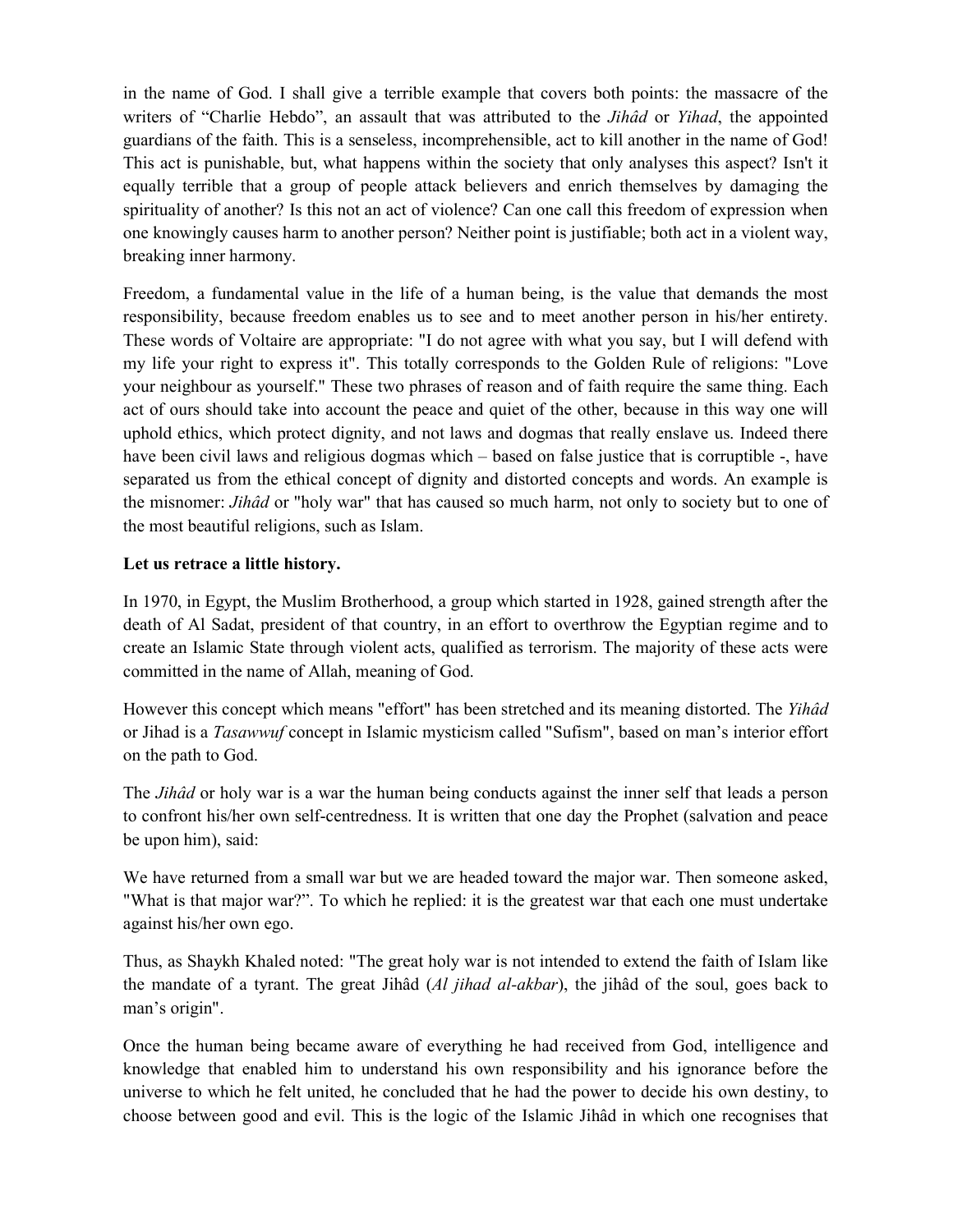this great holy war, is nothing other than the struggle of man against himself, against his ego. This is why Sufism says: "One must shape life with one's hands, but without ever letting it penetrate the heart, because one's hands can be washed, but not the heart".

But. What is Sufism?

When one asks a Sufi Master about the *Tasawwuf,* he would usually respond in the following manner: "What you have in your head, drop. What you have in your hands, offer him; what has to happen, do not avoid".

These beautiful words show us that Islam is a religion which endeavours to combine the spirituality of man and woman with their humanity through the donation and commitment to the other. Thus, those who condemn Islam and those who practice it completely misunderstand its real meaning, and wound thousands of people through their ignorance by spreading violence through their words, that - needless to say -, condemn Islam from its origin.

Islam does not condemn any religion from its heart; on the contrary it regards Abraham, the Father of the Jewish and the Christian peoples, as its forbear, and Jesus as the second greatest prophet. According to the Muslim Tradition it is written that: "Jesus was the divine One speaking as the Divine; the divine soul revealed to our word."

The mystical path of Islam is a path of brotherhood, which has been distorted by an extremist group. However this misinterpretation cannot lead us to condemn thousands of Muslims who really live or try to live in this way.

Mohammed's words (salvation and peace be upon him) touch man and woman's intrinsic right to live in knowledge and freedom with each other. This may be read in a *Hadith* or saying of the Prophet: "Speak to the people in such a way that they can understand". That is to say: with simple words and deeds that are more effective than teaching.

Shaij Khaled Bentounés, a Sufi master, explains: "The religious dogmas have stripped man of all his interior references, of his spirituality; religion has become an ideology, an instrument to manipulate the masses".

A religion cannot and must not be an ideology nor a doctrine because it then leads to killing and enslavement.

By means of the *Yihâd* Islamic Mysticism invites one to undertake radical renewal by assailing one's own ego (oneself), but never a creature; never by aggressive actions against society. The *Yihâd* teaches one how to vanquish and overcome oneself day by day in this struggle. Thus, life expands in intensity, because, as taught by Sufism: "Whoever is generous does himself an immense good because it increases his own *joie de vivre*. The way Islam teaches is to dismantle the master in order to reveal God in every human being".

Islam does not condemn woman, on the contrary, it exalts her to the point of her being considered the female aspect of God, because she bears in her womb the gift of creation. As regards the apparel imposed on woman the words of the Prophet (peace and salvation be upon him) have been misconstrued. He said: "God contemplates neither your appearance nor your actions, but looks into your heart."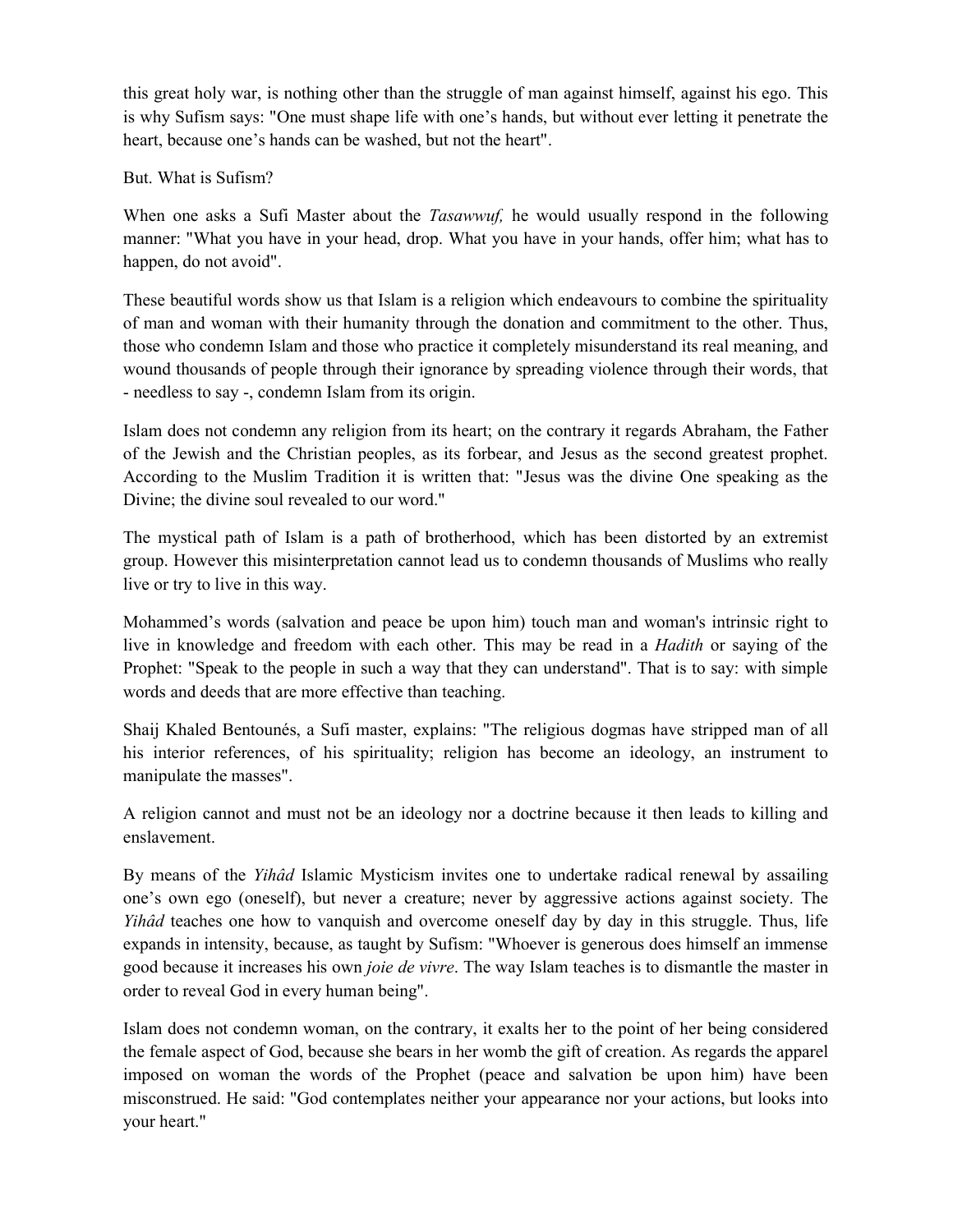Islam is based on peace of heart, because a believer should not separate faith from action, since every act entails a duty and responsibility to the other.

Islam does not condemn any religion, but on the contrary, exalts the great prophets called and sent as "messengers"/*Rasûl,* to people. Thus, it is believed that each prophet sent contributes a new aspect of the message; indeed a different message.

Noah, considered to be the Saviour of mankind, is the symbol of the one who saves. Abraham, who is revered as the friend of God, embodies the highest level of friendship with God. He is the symbol of the friendship between the divinity and humankind. Moses embodies the divine word, because he sought truth and knowledge, which he represents. Jesus is called "the Soul of God" because he embodies the Holy Spirit at the highest level". Therefore, it is said: "Jesus did not write or enact laws because everything was directed by the Spirit, whereas men are more attached to culture". This is still happening putting it before the dignity of the human being whose words and laws are regularly misinterpreted.

I maintain that: a religion that perceived the great men of Judaism and Christianity in this way cannot be against them; on the contrary, it is a religion that exalts them. The Prophet (peace and salvation be upon him) said: "No one is superior to the other; you are all equal, like the teeth of a comb."

In the first place, it is a mistake to judge Islam based on the terrorist actions of a group of men, called *jihâdistas*/Jihadists, who are seeking to impose their ideas, not those of the prophet, thereby damaging the beautiful meaning of this concept.

The *Yihâd* is a spiritual war with two aspects:

1. Through the inner struggle against one's own egoism.

2. A struggle society undertakes to eliminate poverty and the economic crises.

These ideals are very far from entailing death and weapons with which they are associated today.

A genuine *Jihâdista*/Jihadist is someone who fights within him/herself in order to serve humanity in a social capacity, eliminating day-by-day any inner craving for wealth and power which prompt man or woman to subjugate or damage their fellows. Armed with the weapon of love alone, he/she must only fight to overcome dishonesty masked by manipulated justice.

True justice must be based on and safeguard the dignity of every human being, and not protect laws or dogmas, because nothing is more valuable than the dignity enshrined in the life of a human being.

Islam upholds an ethic devoted to the human being regardless of ethnicity or religion. The words of the Prophet (peace and salvation be upon him) are as follows:

"Help your oppressed brother or the oppressor" - to which his companions replied: "We understand well that we have to help the oppressed. But: How can one help the oppressor?". Then he said to them, "by staying his hand, preventing him from doing evil".

With these words written on paper it is impossible to respond to thousands of tears shed because of fundamentalism whether religious and/or political, or to the spiritual rupture created on account of